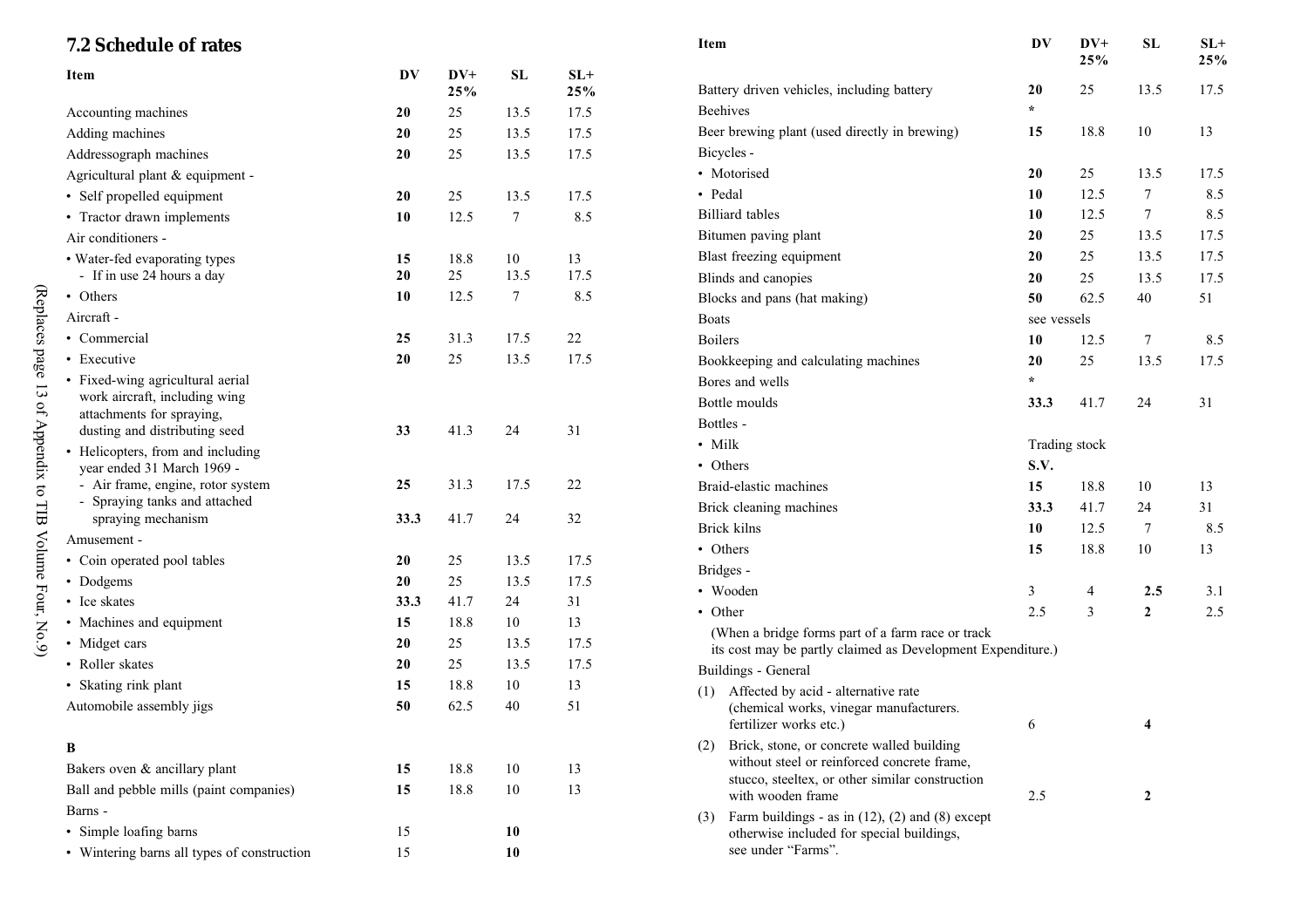| Item                                                                                         | DV   | $DV+$<br>25%    | SL                           | $SL+$<br>25% | Item                                         | DV        | $DV+$<br>25%              | ${\bf SL}$ | $SL+$<br>25% |
|----------------------------------------------------------------------------------------------|------|-----------------|------------------------------|--------------|----------------------------------------------|-----------|---------------------------|------------|--------------|
| Buildings - General (Cont'd)                                                                 |      |                 |                              |              | $\mathbf C$                                  |           |                           |            |              |
| (4) Glass houses -                                                                           |      |                 |                              |              | Calling systems                              | 20        | 25                        | 13.5       | 17.5         |
| • Metal framed                                                                               | 4    |                 | 3                            |              | Cameras                                      |           | See photo equipment       |            |              |
| • Wooden framed                                                                              |      |                 | 5                            |              | Camping gear                                 | $\star$   |                           |            |              |
| (5) Freezing chambers                                                                        |      | See Cool stores |                              |              | Canopies and blinds                          | 20        | 25                        | 13.5       | 17.5         |
| Grandstands and other racecourse buildings<br>(6)                                            |      |                 | Double normal building rates |              | Canopies (pleated) - petrol service stations | 10        | 12.5                      | $\tau$     | 8.5          |
| Milking sheds (Town supply farms and factory supply)<br>(7)                                  |      |                 |                              |              | Caravans -                                   |           |                           |            |              |
| • All types erected before 1.4.66                                                            | 6    |                 | 4                            |              | • Let as dwellings                           | 15        | 18.8                      | 10         | 13           |
| • All types erected first used on or                                                         |      |                 |                              |              | • Mobile                                     | 20        | 25                        | 13.5       | 17.5         |
| after 1 April 1966                                                                           | 15   |                 | 10                           |              | Cargo ships, conventional                    | 10        | 12.5                      | $\tau$     | 8.5          |
| • Costs of converting to herringbone design                                                  |      |                 |                              |              | Cargons                                      | S.V.      |                           |            |              |
| after 1 April 1966                                                                           | 15   |                 | 10                           |              | Carpets                                      |           |                           |            |              |
| • Rotary herringbone plant                                                                   | 10   | 12.5            | 7                            | 8.5          | • Generally                                  | <b>20</b> | 25                        | 13.5       | 17.5         |
| Other wooden framed buildings not<br>(8)                                                     |      |                 | 2.5                          |              | • In hotel bars and tavern bars              | 33.3      | 41.7                      | 24         | 32           |
| specified elsewhere                                                                          | 3    |                 |                              |              | Carports                                     |           |                           |            |              |
| (9) Plastic hothouses and P. V. C. tunnel houses<br>(10) Portable huts                       | 11   |                 | 7.5<br>7                     |              | • Hired out to householders                  | 5         |                           | 3.5        |              |
|                                                                                              | 10   |                 |                              |              | • Others                                     | 3         |                           | 2.5        |              |
| (11) Reinforced concrete throughout, steel or<br>reinforced concrete framed with brick walls |      |                 |                              |              | Cars and trucks -                            |           |                           |            |              |
| or permanent material                                                                        |      |                 | 1                            |              | • Rental                                     | 25        | 31.3                      | 17.5       | 22           |
| (12) Slaughterhouses on farms -                                                              |      |                 |                              |              | • Others                                     | 20        | 25                        | 13.5       | 17.5         |
| • Concrete                                                                                   | 7    |                 | 5                            |              | Carts, drays, wagons                         | 10        | 12.5                      | 7          | 8.5          |
| • Timber and concrete                                                                        | 8    |                 | 6                            |              | Car wash machines (Automatic)                | 20        | 25                        | 13.5       | 17.5         |
| • Timber construction                                                                        | 15   |                 | 10                           |              | Cash registers                               | 20        | 25                        | 13.5       | 17.5         |
| • Rotary herringbone plant                                                                   | 10   |                 |                              |              | Casks and kegs                               | S.V.      |                           |            |              |
| (13) Tannery buildings, affected by acid                                                     | 6    |                 | 4                            |              | Cement guns                                  | 15        | 18.8                      | 10         | 13           |
| (13) Temporary buildings                                                                     | 10   |                 | 7                            |              | Chamber ovens and other bakers ovens         | 15        | 18.8                      | 10         | 13           |
| Bulk carriers, vessels                                                                       | 12.5 | 15.6            | 8.5                          | 10.5         | City guides                                  | 15        | 18.8                      | 10         | 13           |
| Bulk fertiliser stores                                                                       | 6    |                 | 4                            |              | Cloches                                      | $\star$   |                           |            |              |
| Bulk freight containers                                                                      |      |                 |                              |              | Coal mines -                                 |           |                           |            |              |
| • Refrigerated containers                                                                    | 20   | 25              | 13.5                         | 17.5         | • Bins                                       |           | rate for buildings        |            |              |
| • Others                                                                                     | 15   | 18.8            | 10                           | 13           | • Dumper trucks                              | 25        | 31.3                      | 17.5       | 22           |
| Bulk lime spreader                                                                           | 10   | 12.5            | 7                            | 8.5          | • Skips, boxes, hutches or tubs              | 10        | 12.5                      | $\tau$     | 8.5          |
|                                                                                              |      |                 |                              |              | • Power lines                                |           | maintenance & replacement |            |              |
| Bulldozers                                                                                   |      |                 |                              |              | • Wire ropes                                 |           |                           |            |              |
| • Earthmoving contractors                                                                    | 25   | 31.3            | 17.5                         | 22           | Coin operated pool tables                    | 20        | 25                        | 13.5       | 17.5         |
| • General                                                                                    | 20   | 25              | 13.5                         | 17.5         | Compressors -                                |           |                           |            |              |
| Burglar alarms - bells, wiring installation                                                  | 10   | 12.5            | 7                            | 8.5          | • Fixed                                      | 10        | 12.5                      | 7          | 8.5          |
| Butter patting machines                                                                      | 15   | 18.8            | 10                           | 13           | • Portable                                   | 15        | 18.8                      | 10         | 13           |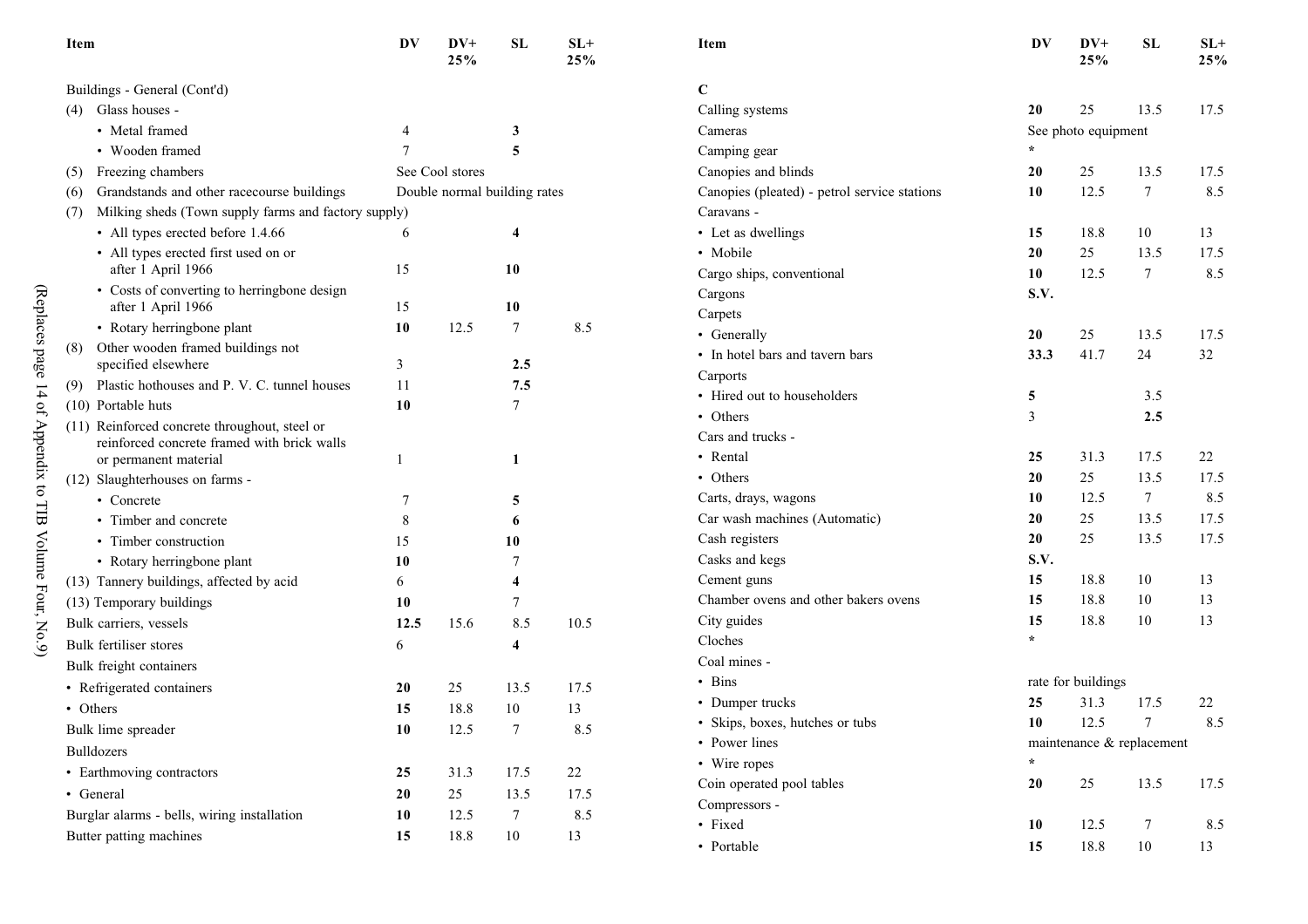| Item                                                | DV           | $DV+$<br>25% | SL     | $SL+$<br>25% | Item                                                               | DV      | $DV+$<br>25%                                          | SL     | $SL+$<br>25% |
|-----------------------------------------------------|--------------|--------------|--------|--------------|--------------------------------------------------------------------|---------|-------------------------------------------------------|--------|--------------|
| Computers - hardware                                | 20           | 25           | 13.5   | 17.5         | Dips - sheep spray type, including concrete tank or race 10        |         | 12.5                                                  | 7      | 8.5          |
| Concrete block plant                                | 15           | 18.8         | 10     | 13           | Dips - cattle and combination shower dips;                         | 10      | 12.5                                                  | $\tau$ | 8.5          |
| Concrete mixers                                     | 15           | 18.8         | 10     | 13           | - limited to:                                                      |         |                                                       |        |              |
| Concrete mobile pump units                          | 25           | 31.3         | 17.5   | 22           | • tanks and pipes                                                  |         |                                                       |        |              |
| Concrete industry pre-stressing equipment           |              |              |        |              | • dip or shower (including pumps)<br>• electric motor and fittings |         |                                                       |        |              |
| • Grinders and vibrators                            | 20           | 25           | 13.5   | 17.5         | Disc paks                                                          | 20      | 25                                                    | 13.5   | 17.5         |
| • Steam plant                                       | 15           | 18.8         | 10     | 13           | Display Aquariums                                                  | 25      | 31.3                                                  | 17.5   | 22           |
| • Stressing jacks, pumps and grout machines         | $20\,$       | 25           | 13.5   | 17.5         | Distillery plant -                                                 |         |                                                       |        |              |
| • Stressing frames and beds                         | ${\bf 20}$   | 25           | 13.5   | 17.5         | • Used directly in distilling                                      | 15      | 18.8                                                  | $10\,$ | 13           |
| Container ships                                     | 12.5         | 15.6         | 8.5    | 10.5         | • Others                                                           | 10      | 12.5                                                  | $\tau$ | 8.5          |
| Containers                                          |              |              |        |              | Doctors' instruments                                               | $\star$ |                                                       |        |              |
| • Cans, casks, kegs, drums other than wine casks    | S.V.         |              |        |              | Drapery display models                                             | 20      | 25                                                    | 13.5   | 17.5         |
| • Egg crates and trays                              | $\star$      |              |        |              | Drays, carts, wagons                                               | 10      | 12.5                                                  | $\tau$ | 8.5          |
| Continuous towel cabinet                            | 15           | 18.8         | $10\,$ | 13           | Dress suits for hire to public                                     | S.V.    |                                                       |        |              |
| Cool stores and freezing chambers                   |              |              |        |              | Drycleaning plant                                                  | 10      | 12.5                                                  | $\tau$ | 8.5          |
| • Buildings                                         | 4            |              | 3      |              | Duckboards                                                         | 15      | 18.8                                                  | 10     | 13           |
| • Plant                                             | 10           | 12.5         | 7      | 8.5          | Dye house plant                                                    | 15      | 18.8                                                  | 10     | 13           |
| Cranes                                              |              |              |        |              |                                                                    |         |                                                       |        |              |
| • Fixed                                             | 10           | 12.5         | $\tau$ | 8.5          | Е                                                                  |         |                                                       |        |              |
| • Mobile                                            | 20           | 25           | 13.5   | 17.5         | Earth moving contractors - heavy plant including motor             |         |                                                       |        |              |
| Crates - sheep and cattle                           | 15           | 18.8         | 10     | 13           | vehicles used on site, shovels, scoops, bulldozers, etc            | 25      | 31.3                                                  | 17.5   | 22           |
| Crockery                                            | $\star$      |              |        |              | Effluent disposal units on farms                                   | 10      | 12.5<br>(or Development Expenditure)                  | 7      | 8.5          |
| Cyclic reforming plant for gas production           | $20\,$       | 25           | 13.5   | 17.5         | Effluent pipelines                                                 |         | rate applicable to particular item<br>of plant served |        |              |
| D                                                   |              |              |        |              | Egg crates and trays                                               | $\star$ |                                                       |        |              |
| Dams and reservoirs -                               |              |              |        |              | Egg grading plants - electric                                      | 15      | 18.8                                                  | 10     | 13           |
| • Reinforced concrete                               | $\mathbf{1}$ | 2            | 1      | 1.3          | Electric and gas stoves -                                          |         |                                                       |        |              |
| • Others                                            | Maintenance  |              |        |              | • Included in building account                                     |         | Rate for building                                     |        |              |
| Dentists' equipment                                 | 10           | 12.5         | $\tau$ | 8.5          | • Recorded as separate assets                                      | 10      | 12.5                                                  | 7      | 8.5          |
| Diamond drilling machines                           | 25           | 31.3         | 17.5   | $22\,$       | Electric blankets, motels, hotels, private hospitals               | $\star$ |                                                       |        |              |
| Dictaphones                                         | 20           | 25           | 13.5   | 17.5         | Electrical and electronic scientific measuring equipment 20        |         | 25                                                    | 13.5   | 17.5         |
| Dies and jigs                                       |              |              |        |              | Electrical cutting machines - tailors                              | 10      | 12.5                                                  | 7      | 8.5          |
| • Refrigerator cabinets and electric ranges only    | 50           | 62.5         | 40     | 51           | Electric fences                                                    | 10      | 12.5                                                  | 7      | 8.5          |
| • Others                                            | 33.3         | 41.7         | 24     | 32           | Electric signs                                                     | 10      | 12.5                                                  | $\tau$ | 8.5          |
| Dies and moulds (plastic industry)                  | 50           | 62.5         | 40     | 51           | Electric signs rented out                                          |         |                                                       |        |              |
| Digger - small rubber tracked with hydraulic hammer | 25           | 31.3         | 17.5   | 22           | • Fixed                                                            | 20      | 25                                                    | 13.5   | 17.5         |
|                                                     |              |              |        |              | • Small portable                                                   | 25      | 31.3                                                  | 17.5   | 22           |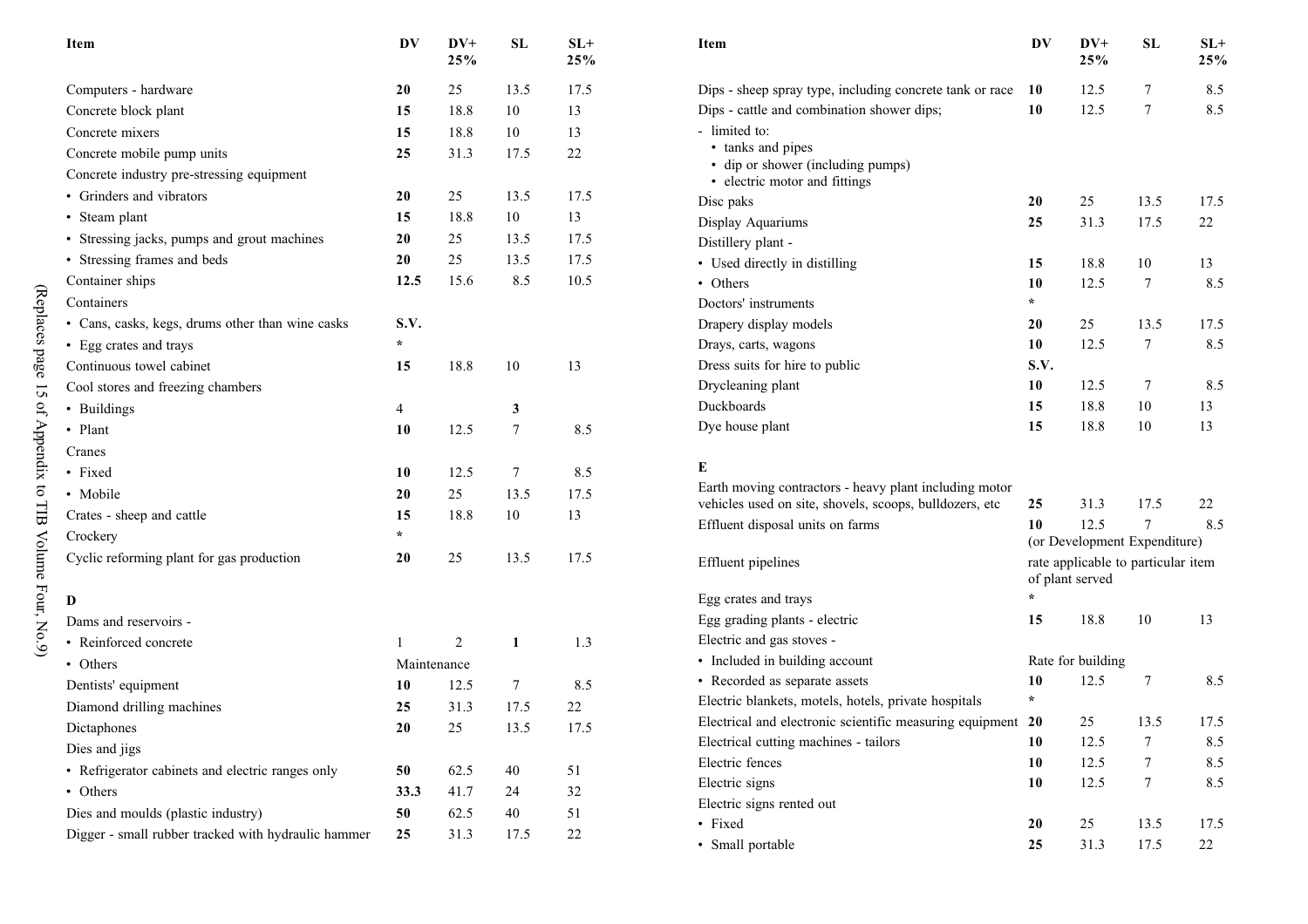| Item                                                                             | DV           | $DV+$<br>25%      | <b>SL</b>               | $SL+$<br>25% |  |
|----------------------------------------------------------------------------------|--------------|-------------------|-------------------------|--------------|--|
| Electric test equipment                                                          | 20           | 25                | 13.5                    | 17.5         |  |
| Electric typewriters                                                             | 20           | 25                | 13.5                    | 17.5         |  |
| Electric watch masters                                                           | 10           | 12.5              | 7                       | 8.5          |  |
| Electrodes for plastic welders                                                   |              |                   |                         |              |  |
| - to be recorded as separate assets in books of account                          | 33.3         | 41.7              | 24                      | 32           |  |
| Electrocardiographs                                                              | 20           | 25                | 13.5                    | 17.5         |  |
| Electromagnet machines - meat industry                                           | 20           | 25                | 13.5                    | 17.5         |  |
| Electronic engraving machines                                                    | 20           | 25                | 13.5                    | 17.5         |  |
| Electronic scales                                                                | 20           | 25                | 13.5                    | 17.5         |  |
| Electronically controlled linotype machines                                      | 20           | 25                | 13.5                    | 17.5         |  |
| Electronically controlled metal working machine tools                            | 20           | 25                | 13.5                    | 17.5         |  |
| Elevators and lifts -                                                            |              |                   |                         |              |  |
| • Recorded as separate assets                                                    | 10           | 12.5              | 7                       | 8.5          |  |
| • Included in building accounts                                                  |              | Rate for building |                         |              |  |
| Ensilage pits:                                                                   |              |                   |                         |              |  |
| - Underground - concrete walls with sliding roof                                 | 10           | 12.5              | 7                       | 8.5          |  |
| - Storage bunkers                                                                | Maintenance  |                   |                         |              |  |
| Envelope manufacturing machines                                                  | 15           | 18.8              | 10                      | 13           |  |
|                                                                                  |              |                   |                         |              |  |
| F                                                                                |              |                   |                         |              |  |
| Feeding out units for cattle - all types of construction                         | 6            | 7                 | 4                       | 5            |  |
| Fences -                                                                         |              |                   |                         |              |  |
| • Electric                                                                       | 10           | 12.5              | 7                       | 8.5          |  |
| • Other                                                                          | Maintenance  |                   |                         |              |  |
| Fibreglass cutting guns                                                          | 20           | 25                | 13.5                    | 17.5         |  |
| Films - business promotion                                                       | 33.3         | 41.7              | 24                      | 32           |  |
| Fire alarm systems and sprinklers                                                | 10           | 12.5              | 7                       | 8.5          |  |
| Fire fighting plant and equipment -                                              |              |                   |                         |              |  |
| • Axes, ladders, blankets and fire extinguishers<br>costing less than \$100 each | $\star$      |                   |                         |              |  |
| • Breathing apparatus, hoses, pipelines, pumps<br>and diesel engines             | 10           | 12.5              | 7                       | 8.5          |  |
| • Reservoir                                                                      | 1            | 2                 | 1                       | 1.3          |  |
| • Ring main and hydrants                                                         | $\mathbf{1}$ | $\overline{c}$    | 1                       | 1.3          |  |
| Fish boxes - wooden, & fish containers - plastic                                 | $\star$      |                   |                         |              |  |
| Fish processing buildings                                                        | 6            |                   | $\overline{\mathbf{4}}$ |              |  |
| Fish processing plant                                                            | 15           | 18.8              | 10                      | 13           |  |

| <b>Item</b>                                                             | DV   | $DV+$<br>25%       | <b>SL</b>                          | $SL+$<br>25% |
|-------------------------------------------------------------------------|------|--------------------|------------------------------------|--------------|
| Fishing vessels                                                         |      |                    |                                    |              |
| • Deck machinery, winches and motors                                    | 15   | 18.8               | 10                                 | 13           |
| • Main engine                                                           | 20   | 25                 | 13.5                               | 17.5         |
| • Registered hull, including fixed gear and<br>refrigerated rooms       | 10   | 12.5               | 7                                  | 8.5          |
| Floor coverings                                                         |      |                    |                                    |              |
| • Carpets, linoleum and vinyl tiles                                     | 20   | 25                 | 13.5                               | 17.5         |
| • Parquet                                                               | 10   | 12.5               | 7                                  | 8.5          |
| Flour silos                                                             | 5    | 6.3                | 3.5                                | 4            |
| Flour pneumatic conveyance system                                       | 10   | 12.5               | 7                                  | 8.5          |
| Fluming                                                                 | 5    | 6.3                | 3.5                                | 4            |
| Fluorescent lighting<br>(Wiring to be capitalized to Building Account)  | 10   | 12.5               | 7                                  | 8.5          |
| Footwear manufacturers                                                  |      |                    |                                    |              |
| $\bullet$ Lasts                                                         | 50   | 62.5               | 40                                 | 51           |
| • Knives - sock and heel grip, sole,<br>"particular model" and ornament | 50   | 62.5               | 40                                 | 51           |
| Fork lifts                                                              | 20   | 25                 | 13.5                               | 17.5         |
| Fowl houses                                                             |      |                    |                                    |              |
| • Wooden framed                                                         | 7    |                    | 5                                  |              |
| • Steel framed                                                          | 3    |                    | 2.5                                |              |
| Freezers and cookers for preparation and storage<br>of dog meat         | 10   | 12.5               | 7                                  | 8.5          |
| Frost protection plant - pumping unit, sprinklers,                      |      |                    |                                    |              |
| standards and pipelines                                                 | 10   | 12.5               | 7                                  | 8.5          |
|                                                                         |      |                    | or partly claim as Developmt. Exp. |              |
| Fuel tanks -                                                            |      |                    |                                    |              |
| • Oil companies                                                         | 10   | 12.5               | 7<br>7                             | 8.5          |
| • Tallow (Freezing industry)                                            | 10   | 12.5               |                                    | 8.5          |
| • Underground                                                           |      | rate for buildings |                                    |              |
| Furniture and fittings - general                                        | 20   | 25                 | 13.5                               | 17.5         |
| G                                                                       |      |                    |                                    |              |
| Galvanizing plant -                                                     |      |                    |                                    |              |
| • Furnaces                                                              | 33.3 | 41.7               | 24                                 | 32           |
| • General                                                               | 15   | 18.8               | 10                                 | 13           |
| • Kettles                                                               | 33.3 | 41.7               | 24                                 | 32           |
| Gamma irradiation plant                                                 | 15   | 18                 | 10                                 | 12.5         |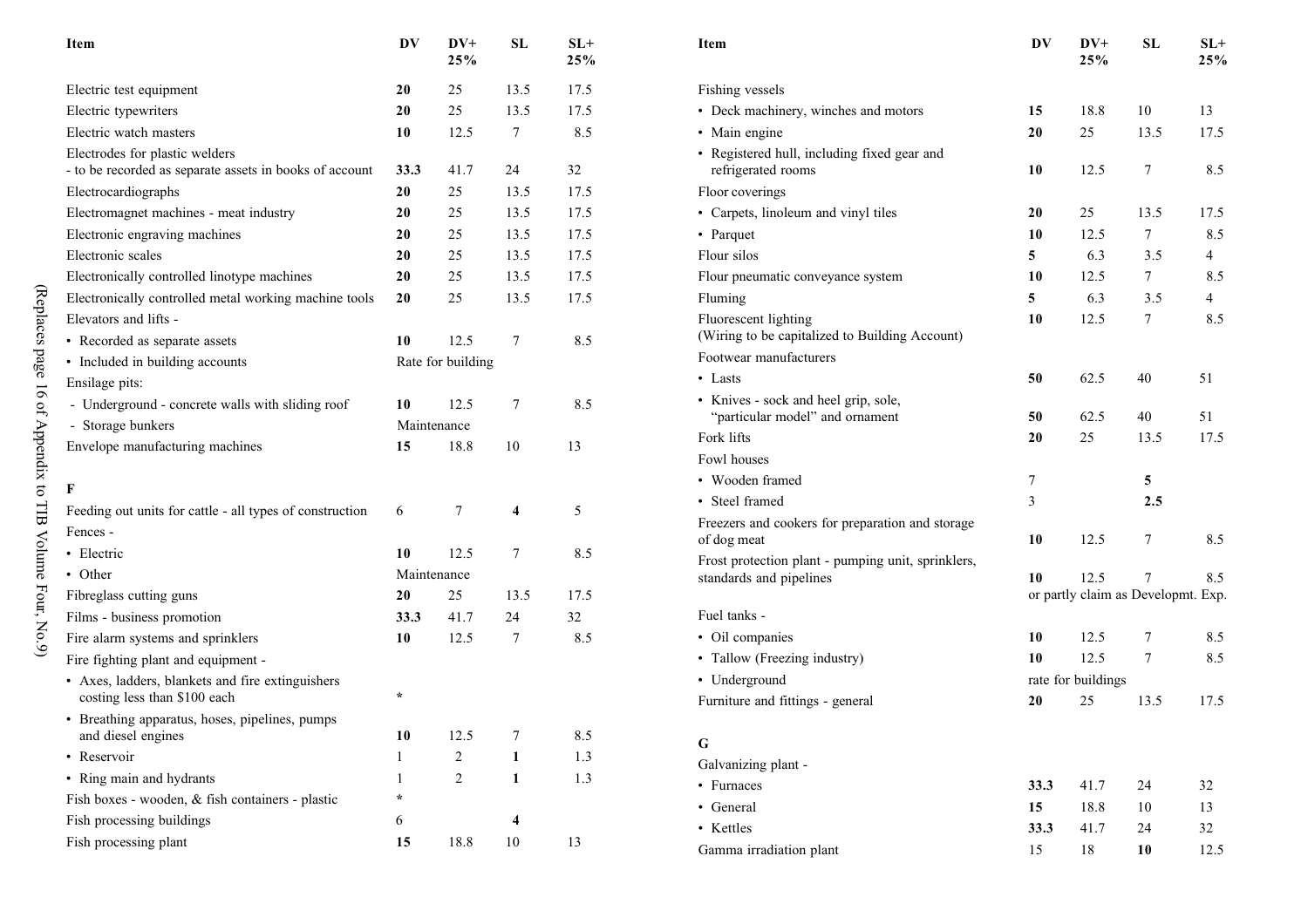| Item                                                    | DV             | $DV+$<br>25%    | <b>SL</b>                           | $SL+$<br>25% | Iter                  |
|---------------------------------------------------------|----------------|-----------------|-------------------------------------|--------------|-----------------------|
| Gas companies                                           |                |                 |                                     |              | Hos                   |
| • Gas holders                                           | $\mathfrak{Z}$ | $\overline{4}$  | 2.5                                 | 3.1          | $\bullet$ G           |
| - optional bases                                        | 3              | 3.7             | 2.5                                 | 3            | $\cdot$ F             |
| • Gas mains and services                                | 2.5            | 3               | $\overline{2}$                      | 2.5          | fε                    |
| • Gas meters                                            | 10             | 12.5            | 7                                   | 8.5          | m                     |
| • Pressure gasholders                                   | 10             | 12.5            | 7                                   | 8.5          | a <sub>1</sub><br>Hot |
| Gas cylinder containers                                 | S.V.           |                 |                                     |              | • A                   |
| Gas water heaters                                       | 10             | 12.5            | 7                                   | 8.5          | d                     |
| Glass washing machines in hotels and taverns            | 20             | 25              | 13.5                                | 17.5         | h.                    |
| Gastrointestinal fibrescope                             | 33.3           | 41.7            | 24                                  | 32           | m                     |
| Golf ball cleaner, tee marker and rubbish disposal unit | 20             | 25              | 13.5                                | 17.5         | si<br>ta              |
| Glass houses -                                          |                |                 |                                     |              | sı                    |
| • Metal framed                                          | $\overline{4}$ |                 | 3                                   |              | d                     |
| • P V C tunnel houses                                   | 11             |                 | 7.5                                 |              | $\cdot$ B             |
|                                                         |                | and maintenance |                                     |              | • H                   |
| • Wooden framed                                         | 7              |                 | 5                                   |              | $\mathbf{C}$          |
| Grain drying and storage bins                           | 5              | 6.3             | 3.5                                 | 4            | • It                  |
| Grain drying plant                                      | 10             | 12.5            | 7                                   | 8.5          | $\mathbf{b}$<br>g.    |
| Grain silos                                             | see silos      |                 |                                     |              | r <sub>l</sub>        |
| Grandstand and other racecourse buildings               |                |                 | Double rates for class of buildings |              | $\cdot$ K             |
| Grinders                                                | 20             | 25              | 13.5                                | 17.5         | d                     |
| Guns - Fibreglass cutting                               | 20             | 25              | 13.5                                | 17.5         | h١                    |
|                                                         |                |                 |                                     |              | sl                    |
| Н                                                       |                |                 |                                     |              | • L<br>e <sub>1</sub> |
| Hair waving machines (electric)                         | 20             | 25              | 13.5                                | 17.5         | $\cdot$ 0             |
| Hay balers                                              | 20             | 25              | 13.5                                | 17.5         | li                    |
| Header harvesters                                       | 20             | 25              | 13.5                                | 17.5         | $\cdot$ P             |
| Heating systems                                         | 10             | 12.5            | 7                                   | 8.5          |                       |
| Helicopters                                             |                |                 |                                     |              |                       |
| · air frame, engine, rotor system,                      | 25             | 31.3            | 17.5                                | 22           |                       |
| • spraying tanks and attached spraying mechanism        | 33.3           | 41.7            | 24                                  | 32           | I                     |
| Hoardings                                               |                | Maintenance     |                                     |              | Ice                   |
| Hop frames                                              | $\star$        |                 |                                     |              | $\bm{\cdot}$ N        |
| Hop kilns                                               | 15             | 18.8            | 10                                  | 13           | $\cdot$ 0             |
|                                                         |                |                 |                                     |              |                       |

| L+<br>5%                | Item                                                                                                                | DV      | $DV+$<br>25% | <b>SL</b> | $SL+$<br>25% |
|-------------------------|---------------------------------------------------------------------------------------------------------------------|---------|--------------|-----------|--------------|
|                         | Hosiery Manufacturers plant -                                                                                       |         |              |           |              |
| 3.1                     | • Generally                                                                                                         | 15      | 18.8         | 10        | 13           |
| 3                       | · Full length hosiery manufacturing plant - fully                                                                   |         |              |           |              |
| 2.5                     | fashioned multi head or single head knitting                                                                        |         |              |           |              |
| 8.5                     | machines circular knitting machines, linking<br>and seaming machines                                                | 20      | 25           | 13.5      | 17.5         |
| 8.5                     | Hotel contents -                                                                                                    |         |              |           |              |
|                         | · All blinds, chairs, chesterfield suites, clocks,                                                                  |         |              |           |              |
| 8.5                     | dressing tables, fixtures and fittings, hard furniture,                                                             |         |              |           |              |
| 7.5                     | hat racks, including beds, light shades, luggage stools,                                                            |         |              |           |              |
| $\overline{c}$          | mirrors, palm stands, pictures ornaments, screens,<br>side boards, spittoons, spring mattresses stools, tables,     |         |              |           |              |
| 7.5                     | tallboys, vases waggons, wardrobes and other furniture<br>such as cabinets, carpets (other than in bars), counters, |         |              |           |              |
|                         | desks, feltex, linoleum, typewriters, underfelts                                                                    | 20      | 25           | 13.5      | 17.5         |
|                         | • Beer plant                                                                                                        | 10      | 12.5         | 7         | 8.5          |
|                         | • Heating plant including boilers, burners, hot water                                                               |         |              |           |              |
|                         | cylinders, radiators and all pumping                                                                                | 10      | 12.5         | 7         | 8.5          |
| 4                       | • Items frequently replaced such as bedspreads,                                                                     |         |              |           |              |
| 8.5                     | blankets, crockery, cushions, cutlery, flags,<br>glass-ware, kitchen utensils, linen mats, pillows,                 |         |              |           |              |
|                         | rugs, silverware soft mattresses, waste paper baskets                                                               | $\star$ |              |           |              |
| ıgs                     | • Kitchen plant and refrigerators including diaphonts,                                                              |         |              |           |              |
| 7.5                     | dishwashers, fish fryers, freezing equipment grillers,                                                              |         |              |           |              |
| 7.5                     | hot presses, mixers, ovens, peelers, percolators scales,                                                            | 10      | 12.5         | 7         | 8.5          |
|                         | slicers, steamers, stoves and toasters                                                                              |         |              |           |              |
|                         | • Lifts (if shown separately from buildings),<br>emergency lighting systems, fire alarm systems                     | 10      | 12.5         | 7         | 8.5          |
| 7.5                     | • Other plant such as fire extinguishers, fluorescent                                                               |         |              |           |              |
| 7.5                     | lighting, hand trucks, hoses, motor fans                                                                            | 10      | 12.5         | 7         | 8.5          |
| 7.5                     | • Plant -                                                                                                           |         |              |           |              |
| 8.5                     | - calling systems and radio sets                                                                                    | 20      | 25           | 13.5      | 17.5         |
|                         | - cash registers & adding machines                                                                                  | 20      | 25           | 13.5      | 17.5         |
| $\overline{\mathbf{c}}$ |                                                                                                                     |         |              |           |              |
| $\overline{\mathbf{c}}$ | I                                                                                                                   |         |              |           |              |
|                         | Ice cream manufacturers -                                                                                           |         |              |           |              |
|                         | • Motor vehicles                                                                                                    | 10      | 12.5         | 7         | 8.5          |
|                         | • Other plant and equipment                                                                                         | 15      | 18.8         | 10        | 13           |
|                         | • Shipping bags, cans, tubs and other distribution                                                                  |         |              |           |              |
|                         | equipment                                                                                                           | $\star$ |              |           |              |
|                         | Ice skating rink plant                                                                                              | 15      | 18.8         | 10        | 13           |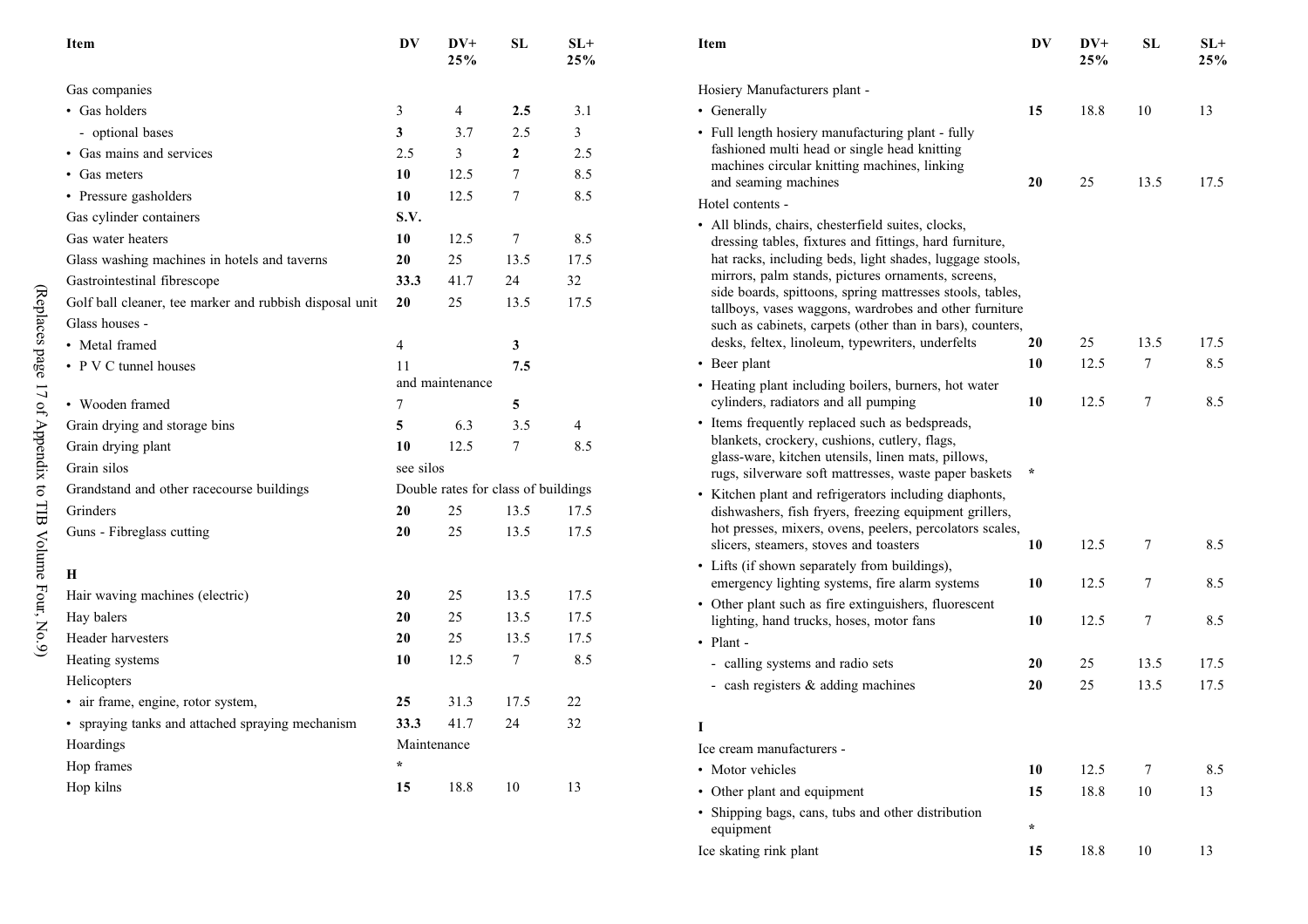| Item                                           | DV          | $DV+$<br>25%         | SL                              | $\mathbf{SL+}$<br>25% | Item                                            | DV      | $DV+$<br>25%      | ${\bf SL}$ | $SL+$<br>25% |
|------------------------------------------------|-------------|----------------------|---------------------------------|-----------------------|-------------------------------------------------|---------|-------------------|------------|--------------|
| Incinerators                                   | 15          | 18.8                 | 10                              | 13                    | Light fittings                                  |         |                   |            |              |
| Indoor golf equipment -                        |             |                      |                                 |                       | • Fluorescent lighting                          | 10      | 12.5              | $\tau$     | 8.5          |
| • Mats                                         | 20          | 25                   | 13.5                            | 17.5                  | • Standard fittings                             |         | rate for building |            |              |
| • Nets                                         | 25          | 31.3                 | 17.5                            | 22                    | • Others                                        | 10      | 12.5              | 7          | 8.5          |
| • Swing trainer                                | 20          | 25                   | 13.5                            | 17.5                  | Lime spreaders - bulk                           | 10      | 12.5              | 7          | 8.5          |
| Inner fixtures -                               |             |                      |                                 |                       | Lime sulphur plants                             | 15      | 18.8              | 10         | 13           |
| • Owners                                       | 10          | 12.5                 | $\tau$                          | 8.5                   | Limestone rock drills (percussion type)         | 25      | 31.3              | 17.5       | 22           |
|                                                |             | or rate for building |                                 |                       | Linen                                           | $\star$ |                   |            |              |
| • Lessees                                      | 20          | 25                   | 13.5                            | 17.5                  | Linoleum                                        | 20      | 25                | 13.5       | 17.5         |
| Irrigation plant, frost protection pumps, pump |             |                      |                                 |                       | Linotype -                                      |         |                   |            |              |
| housing, sprinklers, standards, pipeline       | 10          | 12.5                 | 7<br>or Development Expenditure | 8.5                   | • Machines and moulds                           | 20      | 25                | 13.5       | 17.5         |
|                                                |             |                      |                                 |                       | • Magazines                                     | 10      | 12.5              | $\tau$     | 8.5          |
| $\bf J$                                        |             |                      |                                 |                       | • Type, matrices, quions, platforms and pallets | $\star$ |                   |            |              |
| Jet boats                                      | 20          | 25                   | 13.5                            | 17.5                  | Linseed oil plant                               | 15      | 18.8              | 10         | 13           |
| Jukeboxes                                      | 20          | 25                   | 13.5                            | 17.5                  | Locomotives                                     | 10      | 12.5              | $\tau$     | 8.5          |
|                                                |             |                      |                                 |                       | Loose tools                                     |         | see section 5.5   |            |              |
| $\bf K$                                        |             |                      |                                 |                       |                                                 |         |                   |            |              |
| Kerbside type petrol pumps                     | 15          | 18.8                 | $10\,$                          | 13                    | $\mathbf{M}$                                    |         |                   |            |              |
| Kilns -                                        |             |                      |                                 |                       | Mattresses -                                    |         |                   |            |              |
| • Brick                                        | 10          | 12.5                 | 7                               | 8.5                   | • Soft                                          | $\ast$  |                   |            |              |
| • Others                                       | 15          | 18.8                 | 10                              | 13                    | • Innerspring and foam rubber                   | 20      | 25                | 13.5       | 17.5         |
| Knitting and sewing machines                   | 15          | 18.8                 | $10\,$                          | 13                    | Micro filming equipment                         | 20      | 25                | 13.5       | 17.5         |
|                                                |             |                      |                                 |                       | Microwave therapy sets                          | 20      | 25                | 13.5       | 17.5         |
| L                                              |             |                      |                                 |                       | Milk bottles                                    |         | Trading stock     |            |              |
| Lasts - footwear manufacturers                 | 50          | 62.5                 | 40                              | 51                    | Milk treatment plant                            | 15      | 18.8              | 10         | 13           |
| Launches                                       | see vessels |                      |                                 |                       | Milking meters                                  | 10      | 12.5              | $\tau$     | 8.5          |
| Laundry equipment                              | 10          | 12.5                 | 7                               | 8.5                   | Milking sheds                                   |         | see buildings     |            |              |
| Lawnmowers -                                   |             |                      |                                 |                       | Mine skips, boxes and tubs                      | 10      | 12.5              | $\tau$     | 8.5          |
| • Motor driven                                 | 20          | 25                   | 13.5                            | 17.5                  | Mines - underground tails and pipes             | 20      | $25\,$            | 13.5       | 17.5         |
| • Others                                       | 10          | 12.5                 | $\tau$                          | 8.5                   | Mobile doctors surgery -                        |         |                   |            |              |
| Leasehold fixtures and fittings                | 20          | 25                   | 13.5                            | 17.5                  | • Fixtures and fittings                         | 20      | 25                | 13.5       | 17.5         |
| Libraries -                                    |             |                      |                                 |                       | • Instruments                                   | $\star$ |                   |            |              |
| • Circulating                                  | $\star$     |                      |                                 |                       | • Vehicle (plus cost of conversion)             | 20      | 25                | 13.5       | 17.5         |
| • Of professional people                       |             | Maintenance          |                                 |                       | Mobile concrete pump units                      | 25      | 31.3              | 17.5       | 22           |
| Lifts and elevators -                          |             |                      |                                 |                       | Model train equipment                           | 20      | $25\,$            | 13.5       | 17.5         |
| • Recorded as separate assets                  | 10          | 12.5                 | 7                               | 8.5                   |                                                 |         |                   |            |              |
| • Included in building accounts                |             | rate for building    |                                 |                       |                                                 |         |                   |            |              |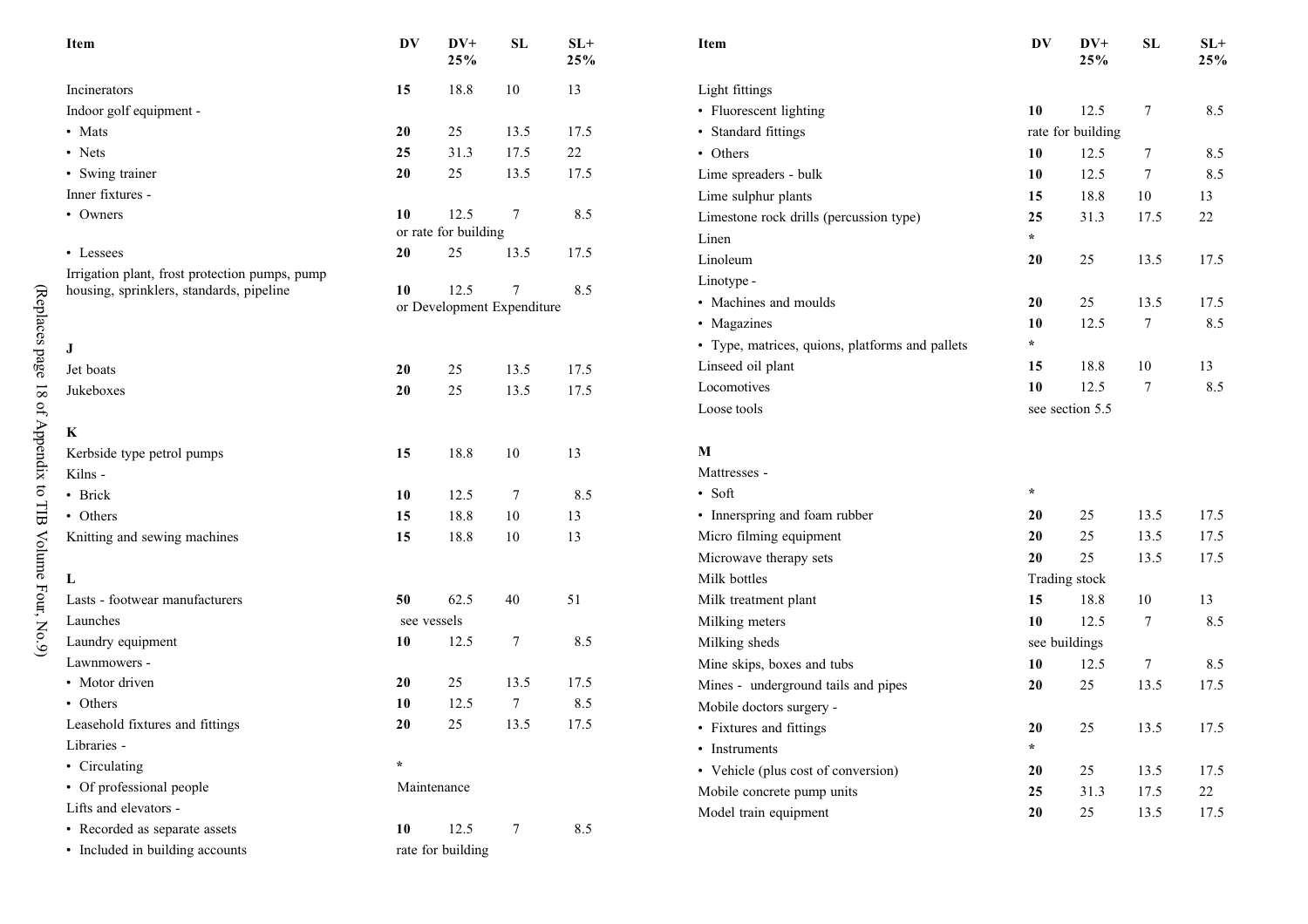| Item                                                                                   | DV          | $DV+$<br>25% | <b>SL</b>       | $SL+$<br>25% | Item                                                                                       | DV                     | $DV+$<br>25% | SL               | $SL+$<br>25% |
|----------------------------------------------------------------------------------------|-------------|--------------|-----------------|--------------|--------------------------------------------------------------------------------------------|------------------------|--------------|------------------|--------------|
| Motor buses -                                                                          |             |              |                 |              | P                                                                                          |                        |              |                  |              |
| • Body                                                                                 | 20          | 25           | 13.5            | 17.5         | Paint manufacturers group rate on manufacturing assets 15                                  |                        | 18.8         | 10               | 13           |
| • Chassis                                                                              | 20          | 25           | 13.5            | 17.5         | Pallets                                                                                    | $\star$                |              |                  |              |
| • Engine                                                                               | 20          | 25           | 13.5            | 17.5         | Parking meter advertising signs                                                            | 10                     | 12.5         | $\boldsymbol{7}$ | 8.5          |
| Replacement of any unit is to be capitalised,<br>loss allowable on discard of old unit |             |              |                 |              | Parquet flooring<br>Patterns                                                               | 10<br>$\star$          | 12.5         | $\overline{7}$   | 8.5          |
| Motor trucks - licensed operators                                                      |             |              |                 |              | Percussion rig                                                                             | 15                     | 18.8         | 10               | 13           |
| • For bulk transportation of manures used at least 50%                                 |             |              |                 |              | Petrol service station pleated canopies                                                    | 10                     | 12.5         | 7                | 8.5          |
| of running time on farm tracks and country roads                                       | 25          | 31.3         | 17.5            | 22           | Photocopy machines - rental                                                                | 33.3                   | 41.7         | 24               | 32           |
| • Others                                                                               | 20          | 25           | 13.5            | 17.5         | Photo process and engraving equipment                                                      | 15                     | 18.8         | 10               | 13           |
| • Trucks used on construction work                                                     | 25          | 31.3         | 17.5            | 22           | Photographic equipment -                                                                   |                        |              |                  |              |
| Motor vehicles, trucks and scooters                                                    |             |              |                 |              | • Cameras                                                                                  | 10                     | 12.5         | $\tau$           | 8.5          |
| • General                                                                              | 20          | 25           | 13.5            | 17.5         | • General                                                                                  | 10                     | 12.5         | $\overline{7}$   | 8.5          |
| • Used for driving instructions                                                        | 25          | 31.3         | 17.5            | 22           |                                                                                            | $\ast$                 |              |                  |              |
| Moulding boxes                                                                         | 33.3        | 41.7         | 24              | 32           | • Negatives<br>Photo finish equipment                                                      |                        |              | 10               |              |
| Moulds                                                                                 |             |              |                 |              |                                                                                            | 15                     | 18.8         |                  | 13<br>17.5   |
| • For chocolates                                                                       | 33.3        | 41.7         | 24              | 32           | Photostat and micro-filming equipment                                                      | 20                     | 25           | 13.5             |              |
| • For fibreglass boats                                                                 | 50          | 62.5         | 40              | 51           | Pig sties - all types                                                                      | 15                     |              | 10               |              |
| • Founding industry                                                                    | 33.3        | 41.7         | 24              | 32           | Pipelines                                                                                  | Maintenance<br>$\star$ |              |                  |              |
| • Plaster of paris for moulding                                                        | 50          | 62.5         | 40              | 51           | Plans and specifications                                                                   |                        |              |                  |              |
| • For rubber tyres                                                                     | 50          | 62.5         | 40              | 51           | Plant and machinery - except as elsewhere specified                                        |                        |              |                  |              |
| Moving picture equipment                                                               | See theatre |              |                 |              | • Affected by acids, salt, abrasives                                                       | 15                     | 18.8         | 10               | 13           |
| Musical instruments                                                                    | 10          | 12.5         | $\tau$          | 8.5          | • Affected by acids, salt, abrasives and used<br>16-24 hours daily                         | 20                     | 25           | 13.5             | 17.5         |
| $\mathbf 0$                                                                            |             |              |                 |              | • General - including agricultural plant an implements<br>but not including motor vehicles | 10                     | 12.5         | $\overline{7}$   | 8.5          |
| Office equipment - General<br>Oil companies                                            | 20          | 25           | 13.5            | 17.5         | • Manufacturing plant and machinery operating<br>16-24 hours daily.                        | 15                     | 18.8         | 10               | 13           |
| • Drums                                                                                | 10          | 12.5         | 7               | 8.5          | NOTE: Assets designed and constructed to operate 16-24                                     |                        |              |                  |              |
| • Hand trucks                                                                          | 10          | 12.5         | 7               | 8.5          | hours per day DO NOT qualify for the increased rates.                                      |                        |              |                  |              |
| • Kerbside petrol pumps                                                                | 15          | 18.8         | 10              | 13           | Plastic pots for tomato growing                                                            | S.V.                   |              |                  |              |
| • Motor vessels and barges                                                             | 10          | 12.5         | 7               | 8.5          | Plastic welders plant                                                                      | 20                     | 25           | 13.5             | 17.5         |
| • Pipelines and fittings                                                               | 10          | 12.5         | 7               | 8.5          | Portable pocket pagers                                                                     | 20                     | 25           | 13.5             | 17.5         |
| (to be written down to 50% of cost)                                                    |             |              |                 |              | Port-a-loos                                                                                | 33.3                   | 41.7         | 24               | 32           |
| • Rail tank cars                                                                       | 10          | 12.5         | 7               | 8.5          | Post mix beverage dispensing equipment (rented out)                                        |                        |              |                  |              |
| • Road making equipment                                                                | 10          | 12.5         | $7\phantom{.0}$ | 8.5          | • Post mix equipment                                                                       | 25                     | 31.3         | 17.5             | 22           |
|                                                                                        |             |              |                 |              | • Syrup tanks                                                                              | 15                     | 18.8         | 10               | 13           |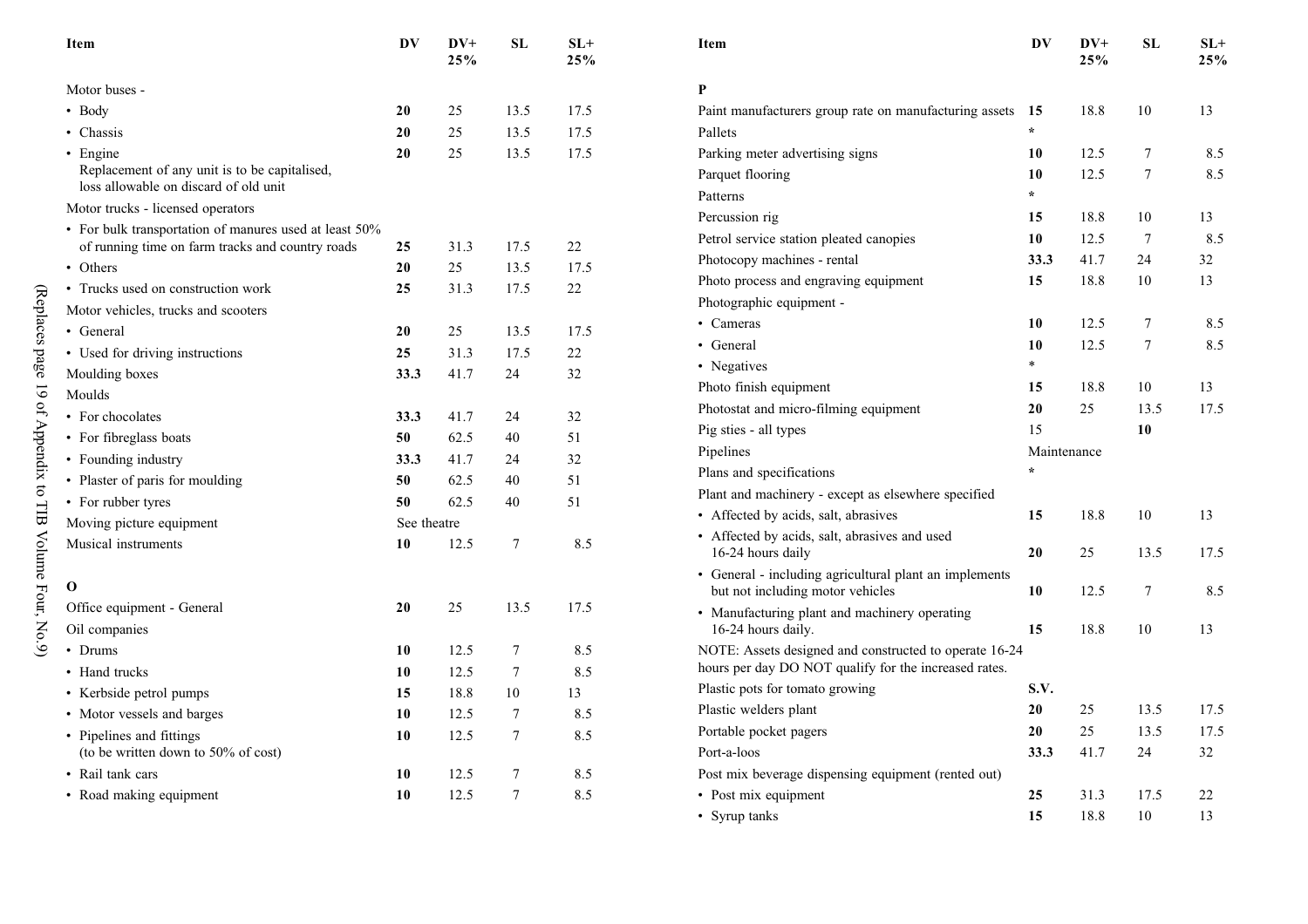| Item                                                   | DV      | $DV+$<br>25%                       | ${\bf SL}$     | $SL+$<br>25% | Item                                                   | DV      | $DV+$<br>25%                       | SL             | $SL+$<br>25%                        |
|--------------------------------------------------------|---------|------------------------------------|----------------|--------------|--------------------------------------------------------|---------|------------------------------------|----------------|-------------------------------------|
| Poultry -                                              |         |                                    |                |              | Roofing material (bituminous) manufacturing plant      |         |                                    |                |                                     |
| • Battery type cages                                   | 10      | 12.5                               | 7              | 8.5          | generally -                                            |         |                                    |                |                                     |
| • Colony houses with wooden frames iron roofs          |         |                                    |                |              | • Up to 16 hours per day                               | 10      | 12.5                               | 7              | 8.5                                 |
| and netting sides and bases                            | 10      | 12.5                               | $\tau$         | 8.5          | • 16-24 hours per day                                  | 15      | 18.8                               | 10             | 13                                  |
| • Fowl houses                                          |         |                                    |                |              | Rotary milking platforms                               | 10      | 12.5                               | 7              | 8.5                                 |
| - steel framed                                         | 3       |                                    | 2.5            |              | Rubber life rafts                                      | 20      | 25                                 | 13.5           | 17.5                                |
| - wooden framed                                        | $\tau$  |                                    | 5              |              |                                                        |         |                                    |                |                                     |
| Power cycles                                           | 20      | 25                                 | 13.5           | 17.5         | S                                                      |         |                                    |                |                                     |
| Pressure gas holders (coal gas stored at high pressure |         |                                    |                |              | Saddlery and harnesses                                 | $\star$ |                                    |                |                                     |
| as compared with conventional gas holders)             | 10      | 12.5                               | $\tau$         | 8.5          | Safes including safety deposit boxes                   | 10      | 12.5                               | $\tau$         | 8.5                                 |
| Printers' type                                         | $\star$ |                                    |                |              | Saleyards                                              |         |                                    |                |                                     |
| P V C tunnel houses                                    | 11      |                                    | 7.5            |              | • Constructed after 1 April 1971                       | 2.5     | 3                                  | $\overline{2}$ | 2.5                                 |
|                                                        |         | and Maintenance                    |                |              | • Constructed prior to 1 April 1971                    |         |                                    |                |                                     |
| Q                                                      |         |                                    |                |              | - Less than 40 years                                   |         | useful life of 50 years)           |                | spread over remaining years (assume |
| Quilting machines                                      | 15      | 18.8                               | 10             | 13           | - 40 years or more                                     | 15      |                                    | 10             |                                     |
|                                                        |         |                                    |                |              | • Additions                                            |         |                                    |                |                                     |
| R                                                      |         |                                    |                |              | - If part of existing yard                             |         | spread over remaining life of yard |                |                                     |
| Racecourse buildings                                   |         | Double rates for class of building |                |              | - If virtually a new yard                              | 2.5     | $\mathfrak{Z}$                     | $\overline{2}$ | 2.5                                 |
| Racing stalls                                          | 15      | 18.8                               | 10             | 13           | Sauer single shuttle rubber loams                      | 15      | 18.8                               | 10             | 13                                  |
| Radio                                                  |         |                                    |                |              | Saws chain                                             | 50      | 62.5                               | 40             | 51                                  |
| • Receivers                                            | 20      | 25                                 | 13.5           | 17.5         | Sawmillers - diesel or petrol tractors, locomotives    |         |                                    |                |                                     |
| • Telephones                                           | 20      | 25                                 | 13.5           | 17.5         | and power units used for log hauling                   | 20      | 25                                 | 13.5           | 17.5                                |
| • Testing equipment                                    | 20      | 25                                 | 13.5           | 17.5         | Scaffolding                                            | 10      | 12.5                               | $\overline{7}$ | 8.5                                 |
| • Transmitters                                         | 20      | 25                                 | 13.5           | 17.5         | Scales and weighing machines                           |         |                                    |                |                                     |
| Radiological plant (including X ray)                   | 20      | 25                                 | 13.5           | 17.5         | • Mechanical                                           | 10      | 12.5                               | $\tau$         | 8.5                                 |
| Railway lines, ramps and sidings                       | 6       | 7.5                                | $\overline{4}$ | 5.5          | • Electronic                                           | 20      | 25                                 | 13.5           | 17.5                                |
| Rapid ply framework - boxing                           | 20      | 25                                 | 13.5           | 17.5         | Seed cleaning plant operating up to                    |         |                                    |                |                                     |
| Refrigerators                                          | 10      | 12.5                               | 7              | 8.5          | • 16 hours per day                                     | 10      | 12.5                               | 7              | 8.5                                 |
| Rental cars, vans and trucks                           | 25      | 31.3                               | 17.5           | 22           | • 16-24 hours per day                                  | 15      | 18.8                               | 10             | 13                                  |
| Rental television units                                | 25      | 31.3                               | 17.5           | 22           | Septic tanks                                           |         | rate for buildings                 |                |                                     |
| Retaining walls                                        |         | Maintenance                        |                |              | Sewerage systems                                       |         | rate for buildings                 |                |                                     |
| Roll-on Roll-off vessels                               | 12.5    | 15.6                               | 8.5            | 10.5         | Sewing and knitting machines                           | 15      | 18.8                               | 10             | 13                                  |
| Roller skates                                          | 20      | 25                                 | 13.5           | 17.5         | Shed                                                   |         | rate for buildings                 |                |                                     |
| Roller skating rink plant                              | 10      | 12.5                               | $\tau$         | 8.5          | Shed-                                                  |         |                                    |                |                                     |
|                                                        |         |                                    |                |              | • Base, race, floor of dip, two draining pens and sump |         | Development Expenditure            |                |                                     |

• Tanks and pipes, pump, electric motor and fittings 10 12.5 7 8.5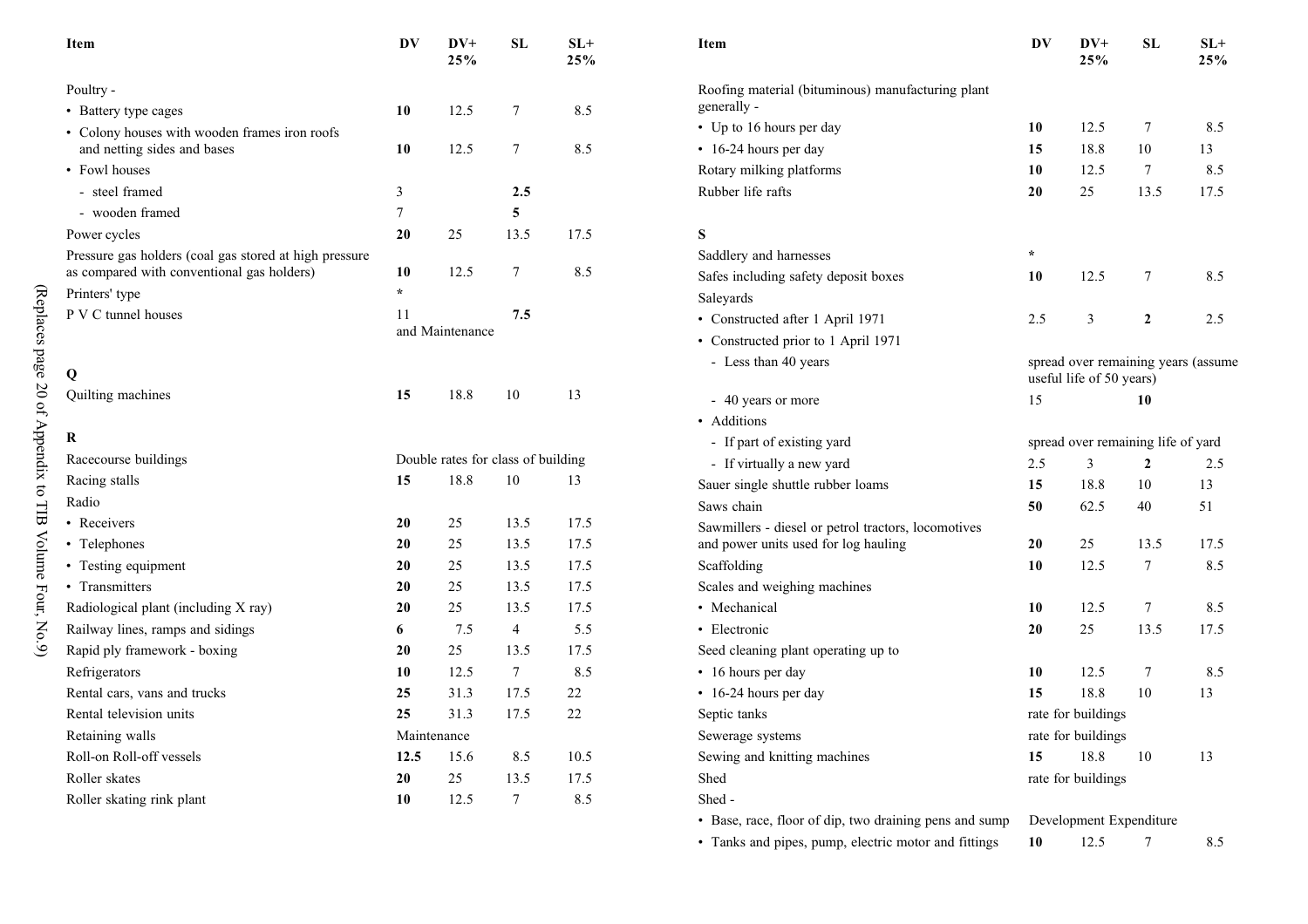| Item                                                       | DV          | $DV+$<br>25%           | SL                             | $SL+$<br>25% | Item                                             | DV      | $DV+$<br>25%       | SL                      | $SL+$<br>25% |
|------------------------------------------------------------|-------------|------------------------|--------------------------------|--------------|--------------------------------------------------|---------|--------------------|-------------------------|--------------|
| Sheep and cattle yards -                                   |             |                        |                                |              | Spray plant - orchardists                        |         |                    |                         |              |
| • Uncovered yards                                          |             | See sale yards         |                                |              | • Self propelled and air blast units             | 20      | 25                 | 13.5                    | 17.5         |
| • Roofed yards                                             |             | rate for building      |                                |              | • Others                                         | 10      | 12.5               | $\tau$                  | 8.5          |
| • Gratings                                                 |             |                        |                                |              | Standby plant                                    | 10      | 12.5               | 7                       | 8.5          |
| - Fixed                                                    |             | rate for building      |                                |              | Starch manufacturing machinery                   | 15      | 18.8               | 10                      | 13           |
| - Loose                                                    | $\star$     |                        |                                |              | Starting stalls                                  | 20      | 25                 | 13.5                    | 17.5         |
| Sheep crates                                               | 15          | 18.8                   | 10                             | 13           | Stationery                                       | $\star$ |                    |                         |              |
| Shingle winning plant                                      | 15          | 18.8                   | 10                             | 13           | Stock food manufacturing plant                   | 15      | 18.8               | 10                      | 13           |
| Ships and steamers                                         | see vessels |                        |                                |              | Stone crushing plant                             | 15      | 18.8               | 10                      | 13           |
| Shop fittings                                              | 20          | 25                     | 13.5                           | 17.5         | Storage tanks                                    |         |                    |                         |              |
| Silage storage bunkers                                     |             |                        | Development Expenditure and    |              | • Oil companies                                  | 10      | 12.5               | $\tau$                  | 8.5          |
|                                                            | maintenance |                        |                                |              | • Tallow - freezing industry                     | 10      | 12.5               | $\tau$                  | 8.5          |
| Silos                                                      |             |                        |                                |              | • Underground                                    |         | rate for buildings |                         |              |
| • Chemical                                                 | 15          | 18.8                   | 10                             | 13           | Stoves - electric and gas                        |         |                    |                         |              |
| • Flour silos                                              | 5           | 6.3                    | 3.5                            | 4            | • Recorded as separate assets                    | 10      | 12.5               | $\tau$                  | 8.5          |
| - Conveyance systems                                       | 10          | 12.5                   | 7                              | 8.5          | • Included in building account                   |         | rate for buildings |                         |              |
| • Grain                                                    |             |                        |                                |              | Supermarket trolleys                             | 16.6    | 20.8               | 11                      | 14.5         |
| - With built in drying and loading and unloading           |             |                        |                                |              | Surveyors' equipment                             | 10      | 12.5               | $\overline{7}$          | 8.5          |
| machinery                                                  | 10          | 12.5                   | 7                              | 8.5          | Swimming pools -                                 |         |                    |                         |              |
| - With separate drying, loading and unloading<br>machinery | 5           | 6.3                    | 3.5                            | 4            | • Generally                                      |         | $\overline{c}$     | 1                       | 1.3          |
| - If erected on farms                                      | 10          | 12.5                   | $\tau$                         | 8.5          | • Mineral water                                  | 2.5     | 3                  | $\overline{2}$          | 2.5          |
| - Portable                                                 |             |                        | Cost of replacement or loss on |              | • Moulds                                         | 20      | 25                 | 13.5                    | 17.5         |
|                                                            |             | scrapping if abandoned |                                |              |                                                  |         |                    |                         |              |
| · Sand, gravel, cement                                     | 5           | 6.3                    | 3.5                            | 4            | T                                                |         |                    |                         |              |
| Simple loafing barns                                       | 15          | 18                     | 10                             | 12.5         | Tailors' electric cutters                        | 10      | 12.5               | $\tau$                  | 8.5          |
| Single shuttle ribbon looms                                | 15          | 18.8                   | 10                             | 13           | Tallow storage tanks -freezing industry          | 10      | 12.5               | $\tau$                  | 8.5          |
| Ski hire equipment - skis, boots, poles                    | 33.3        | 41.7                   | 24                             | 32           | Tanker and container ships                       | 12.5    | 15.6               | 8.5                     | 10.5         |
| Skindivers' wet suits                                      | $\star$     |                        |                                |              | Tanks                                            |         | see storage tanks  |                         |              |
| Slaughterhouses on farms -                                 |             |                        |                                |              | Tanks used for manufacture of starch, cornflour, |         |                    |                         |              |
| • Concrete                                                 | 7           |                        | 5                              |              | gluten and glucose                               | 15      | 18.8               | 10                      | 13           |
| • Timber and concrete                                      | $8\,$       |                        | 6                              |              | Tanks and/or vats - winemaking industry          |         |                    |                         |              |
| • Timber                                                   | 15          |                        | 10                             |              | • Concrete -                                     |         |                    |                         |              |
| Sock and heel grip knives, ornament and "particular        |             |                        |                                |              | - for fermentation                               | 10      | 12.5               | 7                       | 8.5          |
| model" knives, sole knives - footwear manufacturers        | 50          | 62.5                   | 40                             | 51           | - for storage                                    | 6       | $7\phantom{.0}$    | $\overline{\mathbf{4}}$ | 5            |
| Solarium lamps                                             | 10          | 12.5                   | $\tau$                         | 8.5          | · Stainless steel                                | 10      | 12.5               | 7                       | 8.5          |
| Sound recording equipment                                  | 20          | 25                     | 13.5                           | 17.5         | • Wooden                                         | 10      | 12.5               | $\tau$                  | 8.5          |
|                                                            |             |                        |                                |              | Tape recorders                                   | 20      | 25                 | 13.5                    | 17.5         |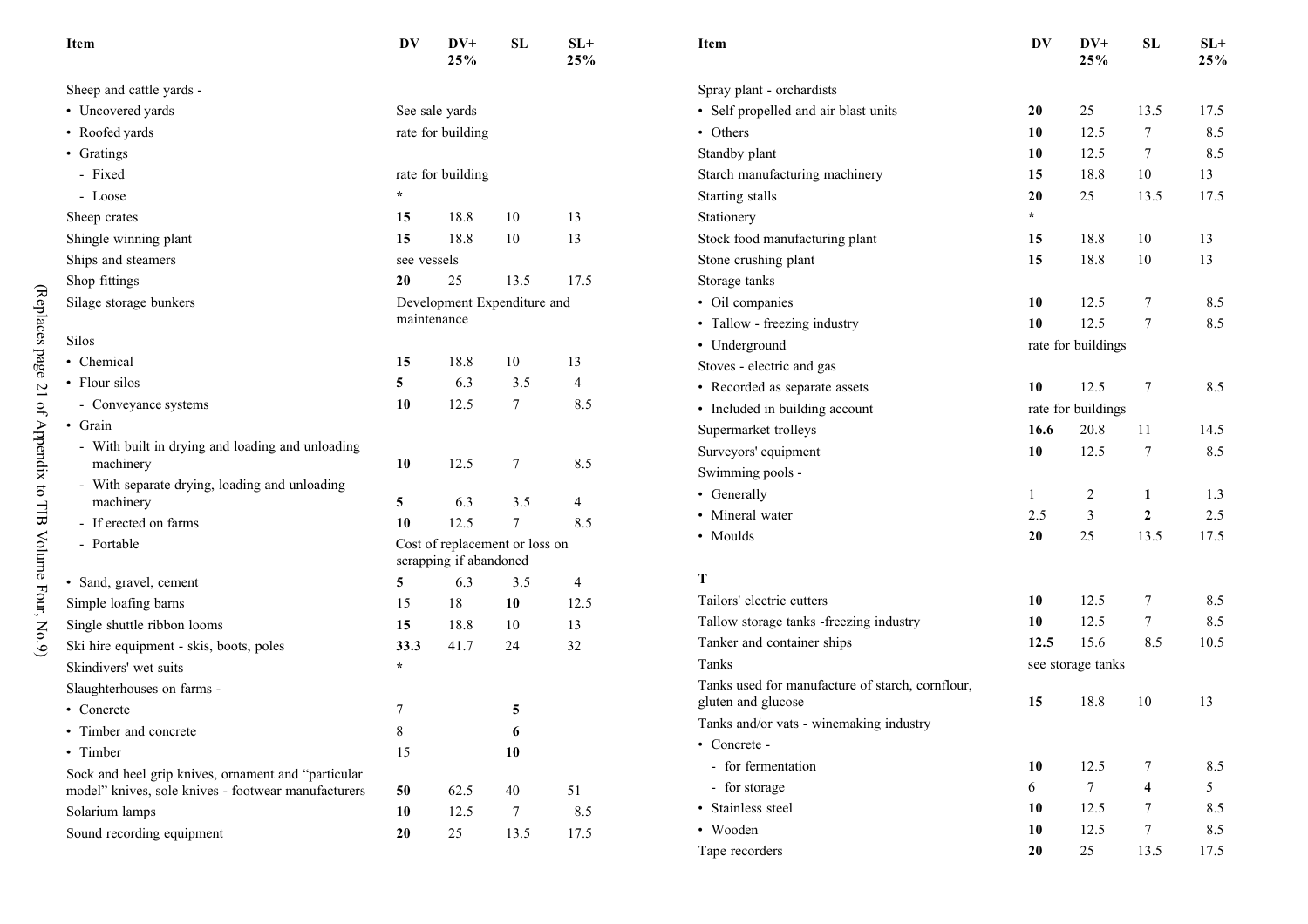| Item                                                                                                       | DV      | $DV+$<br>25%                        | SL              | $SL+$<br>25% | Item                                                          | DV   | $DV+$<br>25%                        | SL             | $SL+$<br>25% |
|------------------------------------------------------------------------------------------------------------|---------|-------------------------------------|-----------------|--------------|---------------------------------------------------------------|------|-------------------------------------|----------------|--------------|
| Tarpaulins                                                                                                 | $\star$ |                                     |                 |              | $\mathbf{U}$                                                  |      |                                     |                |              |
| Television sets                                                                                            |         |                                     |                 |              |                                                               |      |                                     |                |              |
| • Rental                                                                                                   | 25      | 31.3                                | 17.5            | 22           | Ultrasonic therapy equipment                                  | 20   | 25                                  | 13.5           | 17.5         |
| • Other                                                                                                    | 20      | 25                                  | 13.5            | 17.5         | Underground ensilage pits - concrete walled                   |      |                                     |                |              |
| Tenpin bowling equipment -                                                                                 |         |                                     |                 |              | with sliding roof                                             | 10   | 12.5                                | $\tau$         | 8.5          |
| · Bowls, carpets, lanes                                                                                    | 20      | 25                                  | 13.5            | 17.5         | Used car lots                                                 |      | maintenance plus loss on discarding |                |              |
| • Shoes                                                                                                    | $\star$ |                                     |                 |              |                                                               |      | (if land leased).                   |                |              |
| Tents                                                                                                      | $\star$ |                                     |                 |              |                                                               |      |                                     |                |              |
| Test equipment - electrical radio                                                                          | 20      | 25                                  | 13.5            | 17.5         | V                                                             |      |                                     |                |              |
| Theatres                                                                                                   |         |                                     |                 |              | Vehicles - self propelled (see also under particular item) 20 |      | 25                                  | 13.5           | 17.5         |
| · Seating, carpets & other floor coverings                                                                 | 20      | 25                                  | 13.5            | 17.5         | Vending machines                                              | 20   | 25                                  | 13.5           | 17.5         |
| · Sound producing equipment and projectors                                                                 | 20      | 25                                  | 13.5            | 17.5         | Venetian blinds                                               | 20   | 25                                  | 13.5           | 17.5         |
| • Ticket selling machines                                                                                  | 10      | 12.5                                | $\tau$          | 8.5          | Vessels -                                                     |      |                                     |                |              |
| Ticket issuing machines                                                                                    | 15      | 18.8                                | 10              | 13           | • Bulk carriers, tankers and container ships                  | 12.5 | 15.6                                | 8.5            | 10.5         |
| Thermographs                                                                                               | 20      | 25                                  | 13.5            | 17.5         | • Conventional cargo ships                                    | 10   | 12.5                                | $\tau$         | 8.5          |
| Threshing plant                                                                                            | 20      | 25                                  | 13.5            | 17.5         | • Launches -                                                  |      |                                     |                |              |
| Toilets - portable                                                                                         | 33.3    | 41.7                                | 24              | 32           | - high powered- whaling industry                              | 15   | 18.8                                | 10             | 13           |
| Tomatoes -                                                                                                 |         |                                     |                 |              | - ferro concrete yacht                                        | 10   | 12.5                                | $\tau$         | 8.5          |
| · Plastic pots for growing                                                                                 | S.V.    |                                     |                 |              | - other                                                       | 10   | 12.5                                | 7              | 8.5          |
| • Structure for shading                                                                                    | 2.5     | $\mathfrak{Z}$                      | $\overline{2}$  | 2.5          | • Oil company ships                                           | 10   | 12.5                                | $\tau$         | 8.5          |
| Tools                                                                                                      |         | see section 5.5                     |                 |              | • Registered fishing vessels                                  |      |                                     |                |              |
| Totalisator equipment                                                                                      | 15      | 18.8                                | 10              | 13           | - Hulls including fixed gear and refrigeration rooms          | 10   | 12.5                                | $\tau$         | 8.5          |
| Track pin presses                                                                                          | 10      | 12.5                                | $\tau$          | 8.5          | - Deck machinery, winches, freezing machinery<br>and motors   | 15   | 18.8                                | 10             | 13           |
| Traction engines                                                                                           | 10      | 12.5                                | $7\phantom{.0}$ | 8.5          |                                                               | 20   | 25                                  | 13.5           | 17.5         |
| Tractors                                                                                                   | 20      | 25                                  | 13.5            | 17.5         | - Main engines<br>• Roll-on roll-off vessels                  | 12.5 | 15.6                                | 8.5            | 10.5         |
| Trailers                                                                                                   |         | Rate applicable to vehicle by which |                 |              | • Steamers, scows, lighters and barges                        | 6    | 7.5                                 | $\overline{4}$ | 5.5          |
|                                                                                                            | drawn   |                                     |                 |              | Vibrators and grinders                                        |      | See under concrete                  |                |              |
| Trickle irrigation equipment in glasshouses                                                                | 25      | 31.3                                | 17.5            | 22           |                                                               |      | pre-stressing equipment             |                |              |
| Trucks                                                                                                     |         | See motor trucks                    |                 |              | Video hire tapes                                              | 50   | 62.5                                | 40             | 51           |
| Trucks for bulk transportation of manure used at least<br>50% of the time on farm tracks and country roads | 25      | 31.3                                | 17.5            | 22           | Vinegar manufacturing plant                                   | 15   | 18.8                                | 13.5           | 17.5         |
| Tufting machines - carpet manufacturers                                                                    | 15      | 18.8                                | 10              | 13           |                                                               |      |                                     |                |              |
| Typewriters                                                                                                | 20      | 25                                  | 13.5            | 17.5         | W                                                             |      |                                     |                |              |
| Tyre moulds - rubber companies                                                                             | 33.3    | 41.7                                | 24              | 32           | Wagons, carts, drays                                          | 10   | 12.5                                | $\tau$         | 8.5          |
|                                                                                                            |         |                                     |                 |              | Water towers                                                  |      | rate for building                   |                |              |
|                                                                                                            |         |                                     |                 |              | Weighing machines and scales                                  | 10   | 12.5                                | 7              | 8.5          |

Wells and bores  $*$